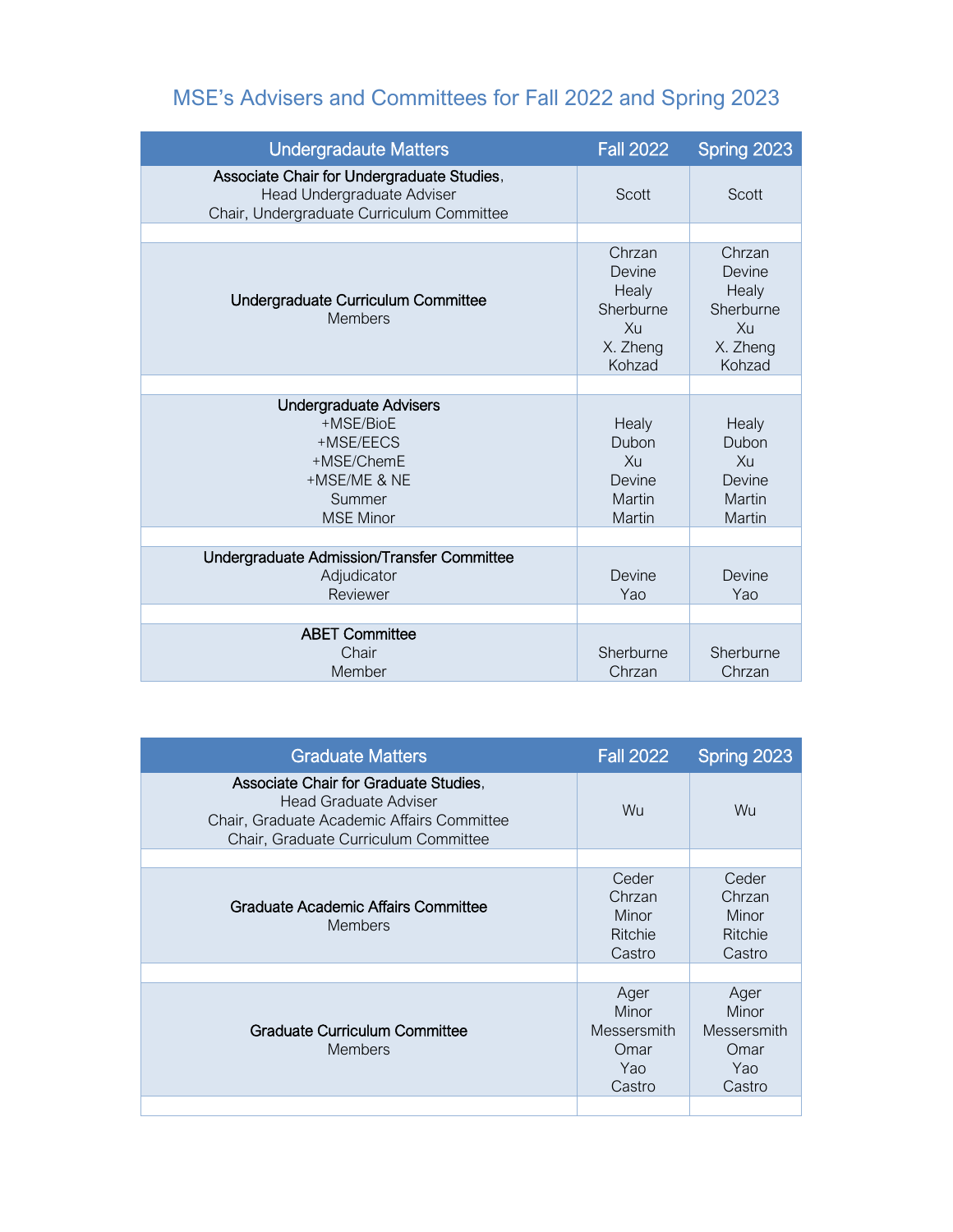| <b>Graduate Major Field Advisers</b><br>Students entering 2022-23<br>Students entering 2021-22<br>Students entering 2020-21<br>Students entering 2019-20<br>Students entering 2018-19<br>Students entering 2017-18<br>Students entering 2016-17 | <b>Ritchie</b><br>Healy<br><b>Wu</b><br>Al Balushi<br>Ramesh<br>Scott<br>Minor              | <b>Ritchie</b><br>Healy<br>Wu<br>Al Balushi<br>Ramesh<br>Scott<br>Minor                     |
|-------------------------------------------------------------------------------------------------------------------------------------------------------------------------------------------------------------------------------------------------|---------------------------------------------------------------------------------------------|---------------------------------------------------------------------------------------------|
|                                                                                                                                                                                                                                                 |                                                                                             |                                                                                             |
| Graduate Admissions, Fellowship, & Recruitment Committee<br>Chair<br><b>Recruiting Director</b><br>Member<br>Member<br>Member<br>Member<br>Member<br>Member<br>$5th$ -Year B.S./M.S. + M.Eng.                                                   | Ceder<br>Al Balushi<br>Chrzan<br>Omar<br>Yao<br>H. Zheng<br>X. Zheng<br>Castro<br>Sherburne | Ceder<br>Al Balushi<br>Chrzan<br>Omar<br>Yao<br>H. Zheng<br>X. Zheng<br>Castro<br>Sherburne |
|                                                                                                                                                                                                                                                 |                                                                                             |                                                                                             |
| Director of Masters Degree Programs                                                                                                                                                                                                             | Sherburne                                                                                   | Sherburne                                                                                   |
|                                                                                                                                                                                                                                                 |                                                                                             |                                                                                             |
| <b>Faculty Advisor for Graduate Student Instructor Affairs</b>                                                                                                                                                                                  | Messersmith                                                                                 | Messersmith                                                                                 |

| <b>Department Wide</b>                                                                                                                                                   | <b>Fall 2022</b>                                               | Spring 2023                                                    |
|--------------------------------------------------------------------------------------------------------------------------------------------------------------------------|----------------------------------------------------------------|----------------------------------------------------------------|
| Seminar Series and Named Lectures Committee<br>Chair<br>Member<br>Member<br>Member                                                                                       | Al Balushi<br>Asta<br>Omar<br>Persson                          | Al Balushi<br>Asta<br>Omar<br>Persson                          |
| <b>Faculty Awards Committee</b><br>Chair<br>Member<br>Member<br>Member<br>Member<br>Member                                                                               | Ramesh<br>Asta<br>Ceder<br>Healy<br><b>Ritchie</b><br>Salmeron | Ramesh<br>Asta<br>Ceder<br>Healy<br><b>Ritchie</b><br>Salmeron |
| <b>Student Awards Committee</b><br>Chair<br>Member<br>Member<br>Member                                                                                                   | Ager<br>Dubon<br>Xu<br>Yao                                     | Ager<br>Dubon<br>Xu<br>Yao                                     |
| <b>Student Relations Committee</b><br>Chair<br>Member<br>Member<br>Member<br>Ex Officio, Assoc. Chair Undergraduate Studies<br>Ex Officio, Assoc. Chair Graduate Studies | Xu<br>Dubon<br>Persson<br>X. Zheng<br>Scott<br>Wu              | Xu<br>Dubon<br>Persson<br>X. Zheng<br>Scott<br>Wu              |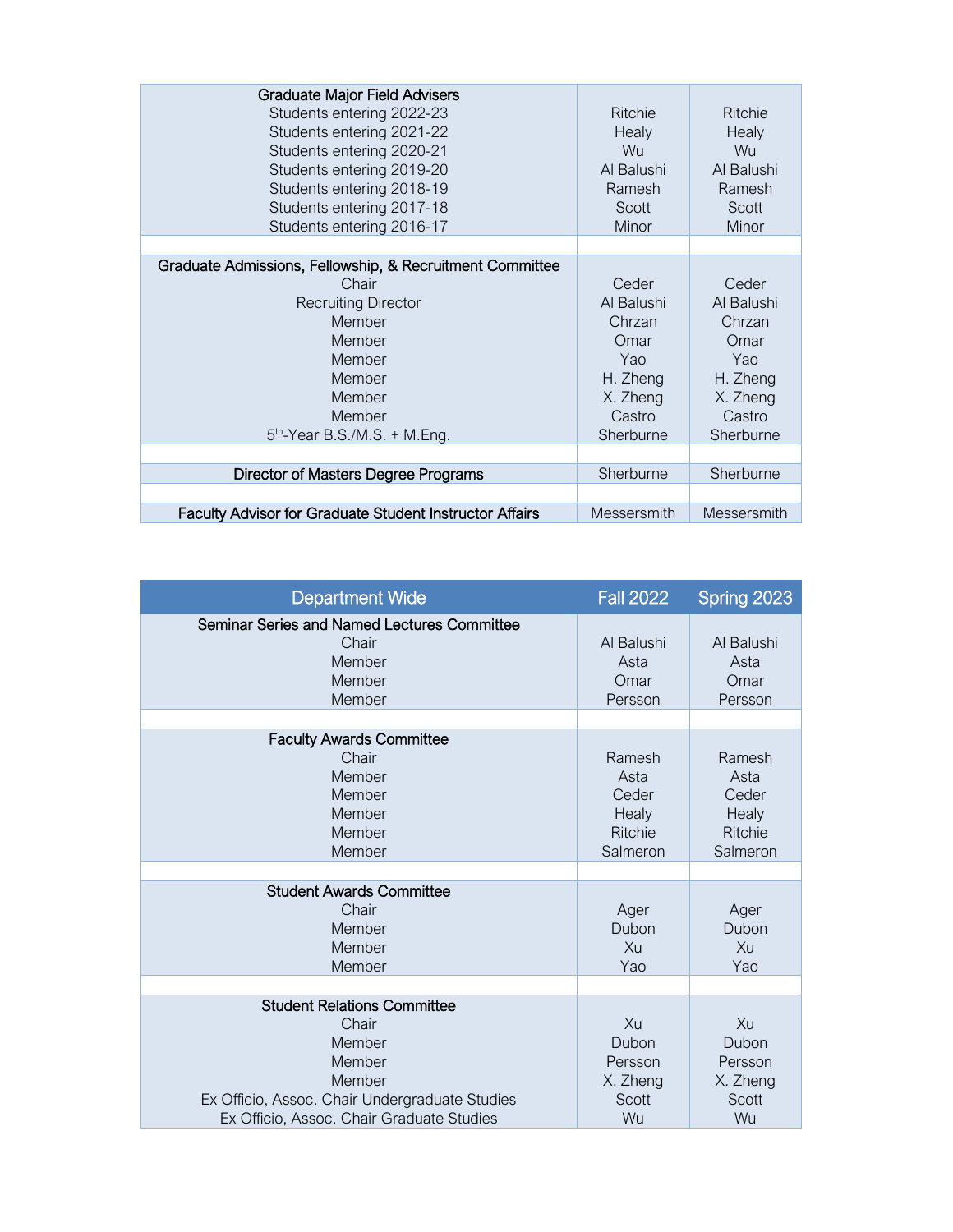| <b>Equity Advisors</b>                                                  | Yao<br>Scott                                    | Yao<br>Scott                                    |
|-------------------------------------------------------------------------|-------------------------------------------------|-------------------------------------------------|
|                                                                         |                                                 |                                                 |
| <b>Fundraising &amp; Development Committee</b><br>Chair                 | Martin                                          | Martin                                          |
| Member                                                                  | Ceder                                           | Ceder                                           |
| Member                                                                  | Persson                                         | Persson                                         |
| Member                                                                  | Ramesh                                          | Ramesh                                          |
| Member                                                                  | Wu                                              | Wu                                              |
| Member                                                                  | Estrada                                         | Estrada                                         |
|                                                                         |                                                 |                                                 |
| <b>Building Safety Committee</b><br>Chair<br>Member<br>Member<br>Member | Xu<br>Teverbaugh<br>Kumai<br>Southard           | Xu<br>Teverbaugh<br>Kumai<br>Southard           |
| <b>Space Committee</b>                                                  |                                                 |                                                 |
| Chair<br>Member<br>Member<br>Member                                     | Asta<br>Chrzan<br>Messersmith<br><b>Ritchie</b> | Asta<br>Chrzan<br>Messersmith<br><b>Ritchie</b> |
|                                                                         |                                                 |                                                 |
| <b>Web Oversight Committee</b><br>Chair<br>Member<br>Member<br>Member   | Martin<br>Castro<br>Estrada<br>Kohzad           | Martin<br>Castro<br>Estrada<br>Kohzad           |
|                                                                         |                                                 |                                                 |

# Committee and Position Charges (June 2, 2022 Version)

The following provides brief charges for the various Departmental committees and positions. These are not meant to be all encompassing, but merely provide a short summary of typical activities. The qualifier in parentheses is meant to reflect the average workload of the committee or position in a typical year relative to other Department committee service (this value can, of course, vary as different tasks arise). Committees/positions are listed in alphabetical order.

# *ABET Committee (Low, except in ABET years when it is High)*

This committee shall oversee the ABET accreditation of the Department. This process, which takes place every 6 years (or more frequently if needed), requires the production of a written document and the collection and analysis of course materials, course evaluations, hosting program evaluators, etc. The committee will work, in conjunction with the Chair, Associate Chair for Undergraduate Studies, and the Undergraduate Curriculum Committee (who will serve as supporting members in accreditation years) to complete the process.

#### *Associate Chair for Graduate Studies (High)*

An associate chair is an appointed member of faculty who works with the chair of the department but carries out a distinct scope of work (in other words, the associate chair's responsibilities are separate from but complementary to the responsibilities of the department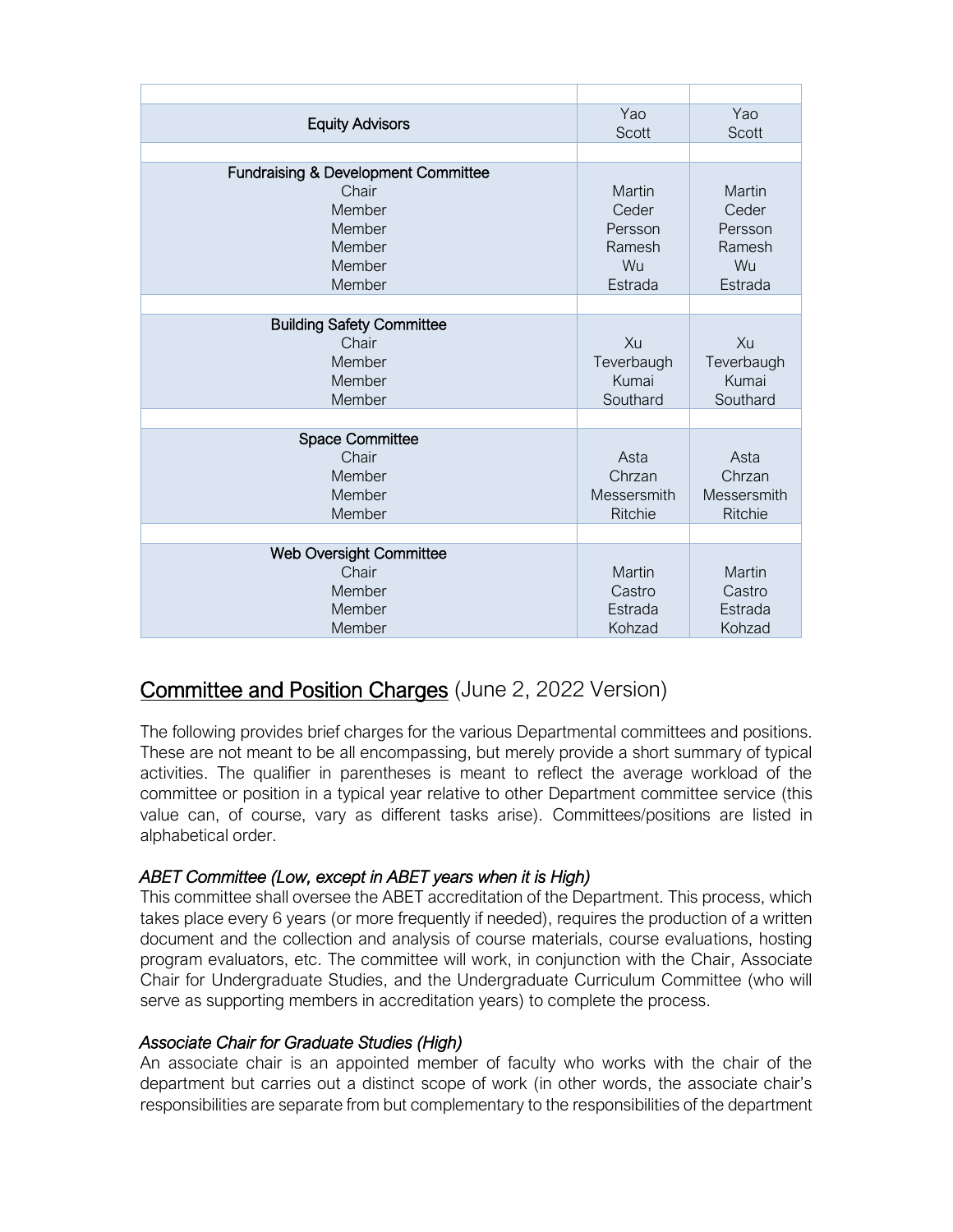chair). The associate chair will remain a member of the faculty during his/her tenure; this is not a formal administrative position. The Associate Chair for Graduate Studies is responsible for, at a minimum, the following tasks: serving as Head Graduate Adviser; serving as Chair or the Academic Affairs Committee; serving as Chair of the Graduate Curriculum Committee; serving as the representative to the College Graduate Studies Committee; serving as an *ex officio* member of the Graduate Admissions, Fellowship, and Recruitment Committee; representing the Department (w/Chair) at graduate student events/town halls/recruiting; supporting fundraising efforts related to graduate programs; serving (periodically) as backup Chair, in the Chair's absence; etc. The Associate Chair for Graduate Studies will be primarily supported by the Graduate Student Services Advisor.

### *Associate Chair for Undergraduate Studies (High)*

An associate chair is an appointed member of faculty who works with the chair of the department but carries out a distinct scope of work (in other words, the associate chair's responsibilities are separate from but complementary to the responsibilities of the department chair). The associate chair will remain a member of the faculty during his/her tenure; this is not a formal administrative position. The Associate Chair for Undergraduate Studies is responsible for, at a minimum, the following tasks: serving as Head Undergraduate Advisor; serving as Chair of the Undergraduate Curriculum Committee; serving as the representative to the College Undergraduate Studies Committee; representing the Department (w/Chair) at undergraduate student events/town halls/recruiting; supporting fundraising efforts related to undergraduate programs; serving (periodically) as back-up Chair, in the Chair's absence; etc. The Associate Chair for Undergraduate Studies will be primarily supported by the Undergraduate Student Services Advisor.

#### *Building Safety Committee (Low)*

This committee shall oversee the safe operation of the Hearst Memorial Mining Building, the Department efforts therein, and the safety of the students, staff, and faculty who work in the building. This will include, among other things, addressing one-off safety issues, responding to EHS, public health, or other guidance/recommendations for safe work and implementing those efforts in the building, and more.

# *Equity Advisers (Low)*

Each Department in the College is to have at least one faculty member who serves as an equity adviser, providing an important resource for students. Students who have ideas for how to advance equity and inclusion in their Department or in the college are encouraged to share them with the equity adviser. The equity adviser also serves as a point of contact for support if a student has an experience that has made them feel excluded (either initiated by a professor, GSI, peer, or staff member). At the request of the student, these conversations will be confidential and/or anonymous. An equity adviser will also provide feedback and oversight for all faculty search processes.

#### *Faculty Adviser for Graduate Student Instructor Affairs (Low)*

This position is required by the Graduate Division and the duties of this position are outlined [here.](https://gsi.berkeley.edu/faculty-departments/advisors-for-gsi-affairs/role-responsibility/) This individual is the primary liaison between the Graduate Division and Department faculty and GSIs in all matters pertaining to GSIs. The adviser's most important functions are to coordinate the flow of information among these three bodies and to contribute to the preparation of GSIs for teaching at UC Berkeley and in future careers. Responsibilities include (among other things): to coordinate and promote Department efforts to prepare, supervise, and evaluate GSIs; to be actively aware of all policies and regulations concerning GSIs,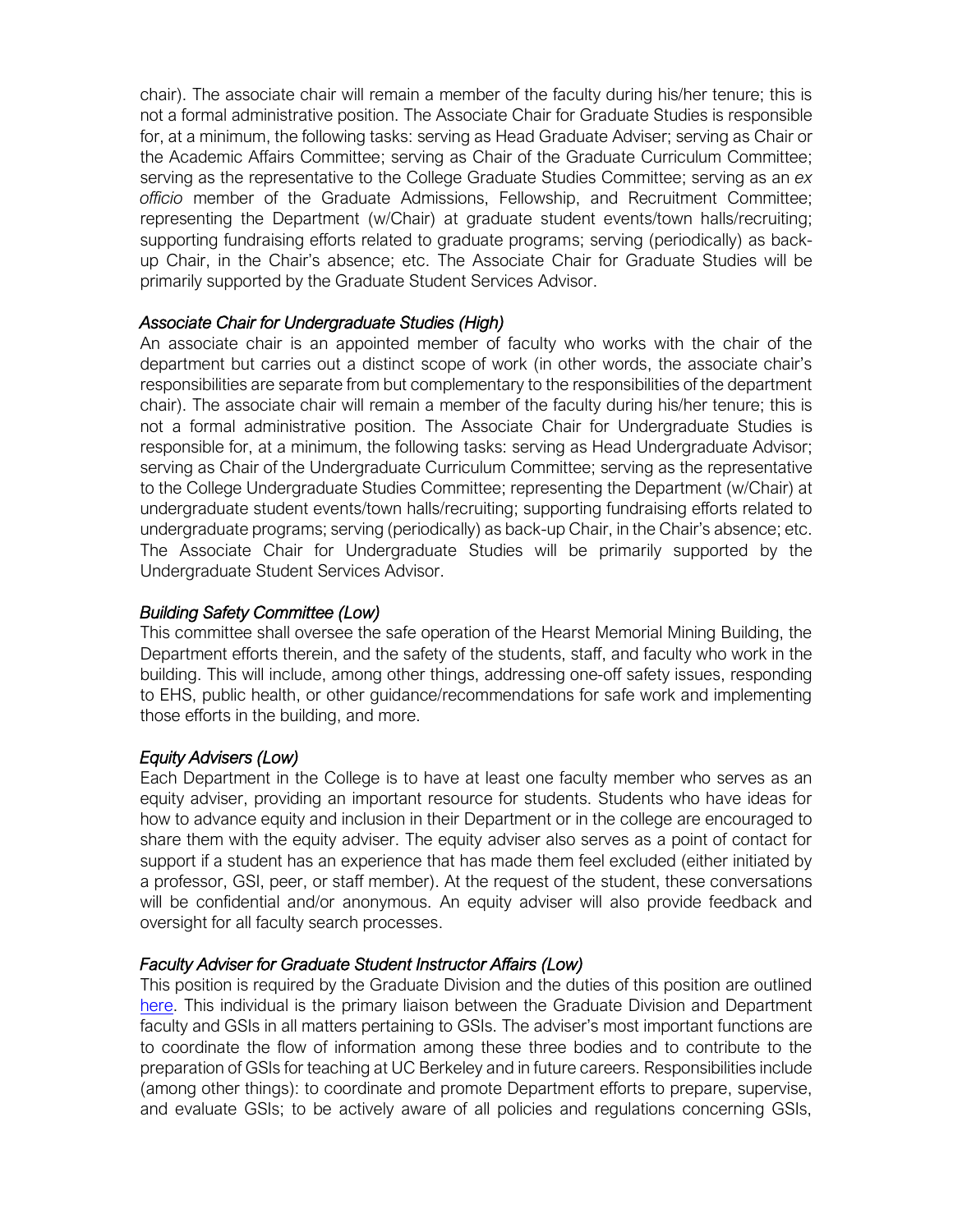whether they originate in the University, the campus, or in the Department, and to communicate these policies and regulations to Department faculty and GSIs; to inform GSIs and Department faculty of the programs and services offered by the GSI Teaching & Resource Center and other resources on campus that can assist GSIs in their teaching; to be available to GSIs teaching in the Department for consultation and advice on matters of policy and regulations, on pedagogical matters, and in cases of conflict with supervising faculty members; to attend both the fall and spring meetings for Faculty Advisors for GSI Affairs and to bring information from that meeting back to the Department.

#### *Faculty Awards Committee (Medium)*

This committee shall support the nomination of Department faculty (at all stages of their career) for awards (from funding agencies, professional societies, etc.). The committee will both proactively consider potential nominees and work with those individuals to complete applications and passively respond to requests from faculty for support in nominating them for viable awards/honors. When appropriate, the committee can/will directly nominate an individual for an award or they can coordinate nomination processes with outside members of the faculty member's community.

#### *Fundraising and Development Committee (Medium)*

This committee shall support the articulation, pursuit, and realization of fundraising efforts. The committee shall develop Department goals for philanthropy, develop materials to support the presentation of those ideas, meet with and develop potential donors to support these areas, work with the College Fundraising group to realize outcomes, and (broadly) complete efforts to raise funds to support the day-to-day function of the Department.

#### *Graduate Academic Affairs Committee (Medium)*

This committee shall, as outlined in the Graduate Student Manual, supervise and approve all graduate academic programs. While students will be directly guided and advised by a *majorfield advisor* and the *research supervisor*, this committee (chaired by the Associate Chair for Graduate Studies who is, by default, the Head Graduate Advisor) will address issues that arise should a student who, through perfectly reasonable processes, finds themself at odds with departmental policies. In such cases, the committee, on behalf of the faculty, has the authority to waive the policies in the graduate manual and adopt a reasonable plan for the student. The Chair of the committee also signs or makes requests to the Graduate Division on matters concerning graduate enrollment, degrees, progress, and financial aid, and will, as appropriate, act as an advocate of the student on matters dealing with the Graduate Division. This committee is responsible for regularly reviewing and updating the Graduate Student manual, with a full review being completed ever three years.

#### *Graduate Admissions, Fellowship, and Recruitment Committee (High)*

This committee shall oversee and administer the application, review, admission, and subsequent recruitment of graduate students to the Department. Membership on this committee represents an above average service commitment to the Department. The committee will be chaired by a single faculty member who is responsible for the overarching activities of the Committee. This individual's primary focus will be on the application, review, and admissions process. The committee will also have a member who serves as the Recruiting Director. The Recruiting Director participates in the overall process, but has the added responsibility that they will oversee, organize, and institute the process of student recruiting (including, but not limited to, working with staff and student organizers to plan and implement the recruiting efforts/events). It is envisioned that the Recruiting Director will start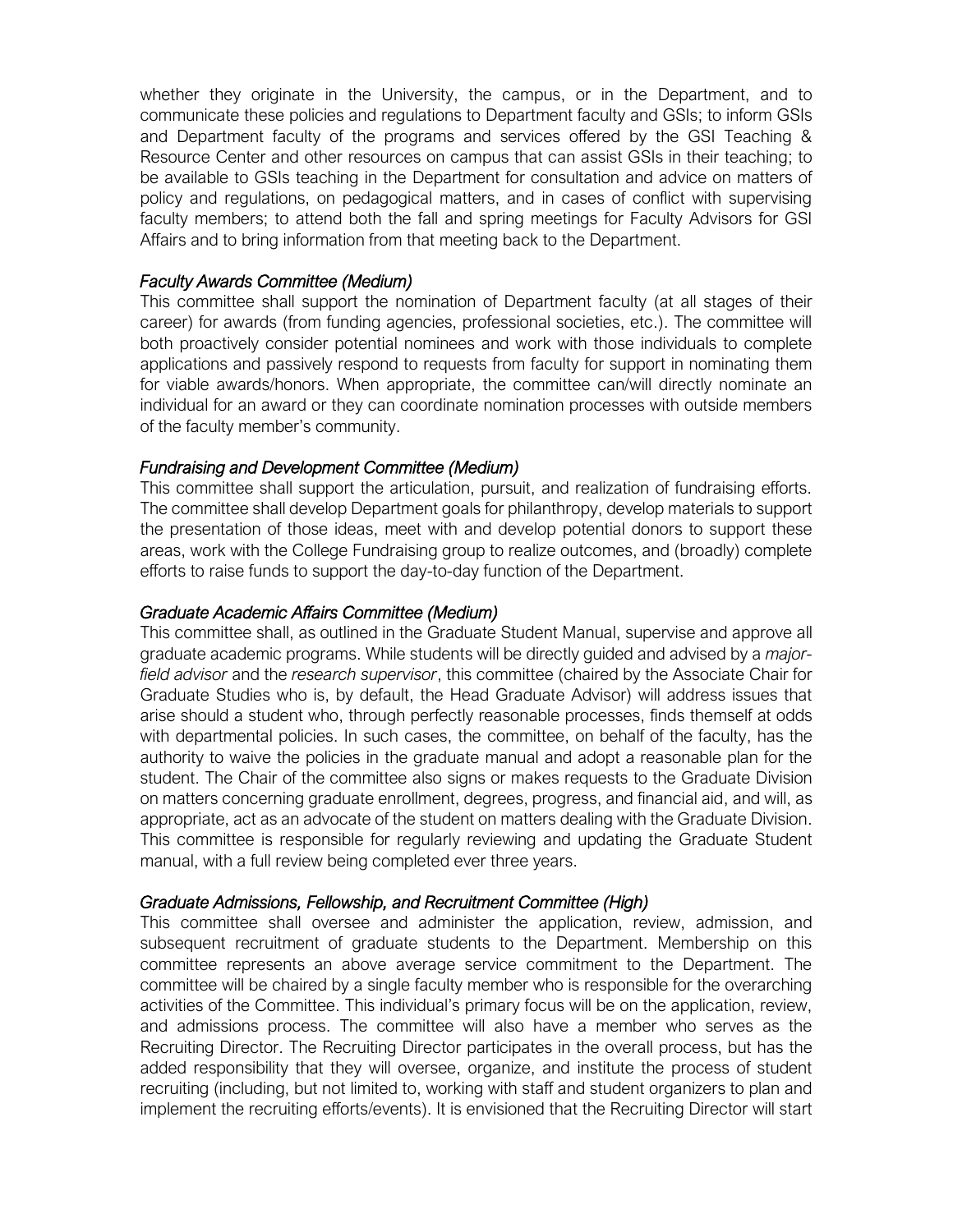efforts much earlier in the year than done previously and in parallel with the review and admissions process. These leaders will coordinate efforts of the wider faculty and committee to review applications, make admissions, assess/review/implement plans for increasing diversity in the student body, and plan/implement recruiting efforts. General committee members will be expected to comprehensively review a minimum of  $\sim$ 100 applications to receive full credit for committee service.

# *Graduate Curriculum Committee (Medium-High)*

This committee shall propose and review potential graduate curriculum and curricular changes, review modifications of existing or newly proposed courses, advise the Department on graduate programs, and prepare graduate curricular changes for review by the Graduate Studies Committee in the College. While proposed new courses and changes to existing courses can be reviewed/approved by the Committee, proposed changes to major requirements must be presented to and approved by a vote of the faculty of the Department.

### *Graduate Major Field Advisers (Low)*

As outlined in the Graduate Student Manual, the Major Field Adviser is assigned at the time of entrance into the graduate program for an entire incoming class. If the student's research supervisor is the same as his/her major field advisor, then he/she cannot serve as his/her major field advisor. The major field advisor has the practical responsibility of advising students about their academic programs and ensuring that they are aware of and are following the guidelines and policies of the Department, the College, and the University. The major field advisor has the following responsibilities: reviews the student's course curriculum and insures that it includes the required or core courses and others that are appropriate to the student's interests and background; approves the courses to be taken; monitors compliance with the departmental regulations regarding scheduling of the preliminary and qualifying examinations; assists in the preparation and approval of the formal program of study card that lists the course curriculum, the intended research topic, and the research advisor; reviews and forwards any proposed changes in the program of study to the AAC. In the normal course of events the major field advisor simply acts for the AAC in guiding the student. In cases where the student wishes to change fields or comes to what appears to be major differences of opinion with his or her major field advisor, the student has the right to request a review and decision from the AAC.

# *Seminar Series and Named Lectures Committee (Medium)*

This committee shall oversee, organize, plan, and implement the Department Seminar Series and Department Named Lectures (*e.g.*, Dow Lecture, PPG Distinguished Lecture). The committee will be responsible for planning efforts well in advance (in some cases perhaps a year or more), soliciting names/nominations for speakers from the Department, selecting speakers, inviting speakers, coordinating visits, soliciting faculty support for meetings (both from MSE and outside), etc. Furthermore, one member of the committee will be the instructor of record for the MSE 299 seminar course and will oversee the administration, grading, etc. of this course.

# *Space Committee (Low-Medium)*

This committee shall serve in an advisory role to the Chair to address issues related to the Department's teaching, research, office, etc. space in Hearst Memorial Mining Building. Among other efforts, this committee will review/evaluate allocation of student bay seating, will review and make recommendations on efficient use of space as it pertains to teaching (classrooms, labs), research, and beyond.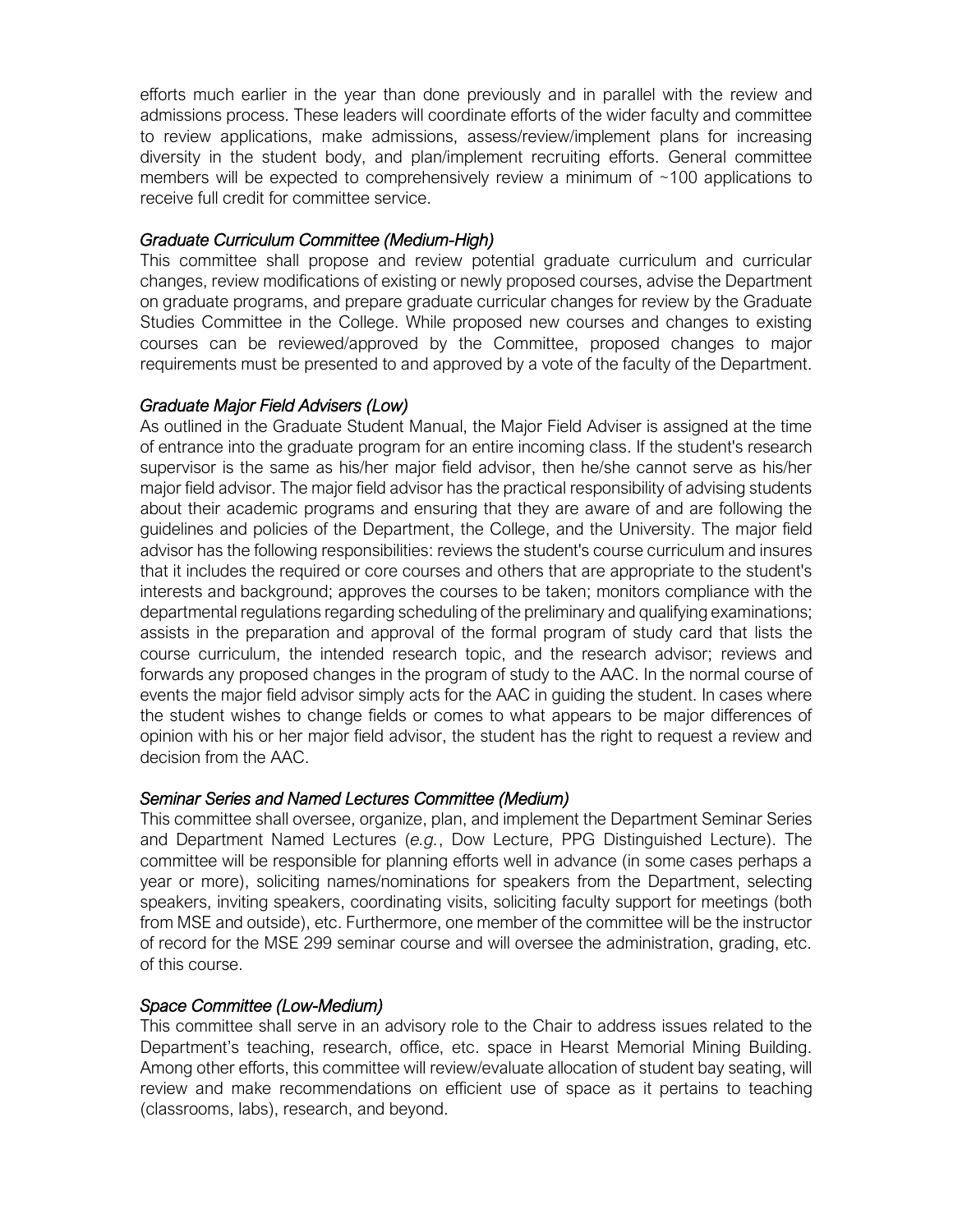# *Student Awards Committee (Low)*

This committee shall review and make recommendations, with support from the Department staff, for student awards. These awards include (in alphabetical order):

- Albert B. and Ruth M. Steves Research Fund (Undergraduate/Graduate): This award is open to men and women, regardless of race, creed or national origin. However, it is restricted to citizens of the United States. Recipients shall be selected from those students enrolled in the College of Engineering who are conducting research in the field of energy (preferably dealing with hydrocarbons — oil, shale, oil sands, coal, oil and gas recovery).
- Blumentkranz Summer Fellowship (Undergraduate): (Pending confirmation of renewal) This award supports summer research experiences for undergraduates in the fields of "artificial photosynthesis and related sciences, including clean energy." 2022 is the inaugural year and we supported five students. Details on future editions are TBD.
- Corrosion Award (Undergraduate/Graduate): This award is supported by an endowment, the payout of which shall be used to support students working in the area of the science of engineering materials and materials deterioration, corrosion of metals, and corrosion control, or successor fields at the University of California, Berkeley. Problems of interest may be broad and interdisciplinary, and the donors specifically recognize that consideration for awards should not be limited to students in the College of Engineering. For example, students in working on relevant research may be considered for the award. Nominations for awards may be proposed by faculty members who know of a student's research interests, activities, promise, and achievements.
- Departmental Citation Award (Undergraduate): The Departmental Citation Plan was initiated in 1955 by the Committee on Prizes with the approval and support of the Chancellor. It is open to all departments wishing to participate. An individual major program within Undergraduate and Interdisciplinary Studies (UGIS) also may participate as if it were a department, if it has sufficiently excellent undergraduates who are unlikely to be awarded the citation from any one department. Participation is purely voluntary; any department is free to take up or drop the plan at any time. It is the responsibility of the department to select its recipient for the Departmental Citation. Historically, it has been given to our top academically performing student.
- Elaine Shen (Undergraduate): This Prize was established in 1989 to honor Elaine C. Shen, a junior in materials science, who died after undergoing surgery. The family's wishes are that cash awards be given annually to a senior in materials science, preferably to an officer in MSEA.
- Jing Gui (Undergraduate/Graduate): Jing Gui received a Ph.D. in Materials Science and Engineering from UC Berkeley in 1991. Jing then worked for Seagate Technology starting as an engineer in R&D. He was eventually named executive director of Advanced Tribology Research. During his tenure with Seagate, Jing earned 59 patents until his untimely death in 2008. His son, Dan Yi Gui, established this prize in 2009 to honor his father Jing Gui's life and to continue his tradition of giving back to Berkeley Engineering. This prize is open to any current undergraduate and graduate students in the Materials Science and Engineering department. Awards will be based on students who demonstrate both academic merit (at least a 3.0 GPA) and financial need.
- Materials Science and Engineering Graduate Student Equity and Inclusion Fund (Graduate): This award is to support graduate students in MSE, with a preference for students who are committed to promoting equity and inclusion in MSE. Recipients shall demonstrate a high level of academic distinction.
- Ross Tucker (Graduate): The Ross N. Tucker Memorial Scholarship of AIME is a financial award in the amount of \$3,750 made in memory of Dr. Ross N. Tucker, who contributed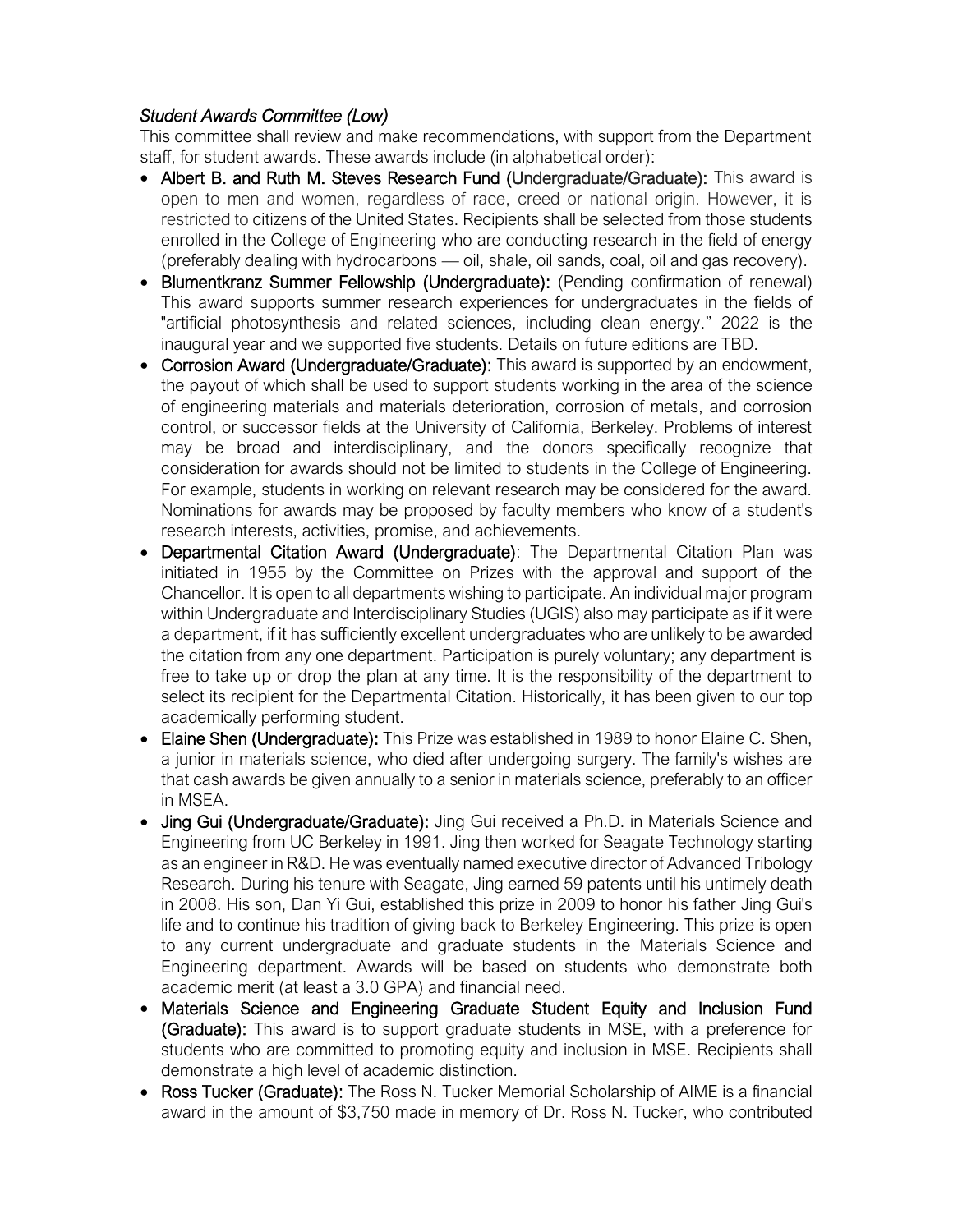significantly to the advancement of the technology of materials used in semiconductor electronics. This award will be made to qualified graduate students who are engaged in research into the use or characterization of semiconductor, magnetic and/or electronic materials. The recipients of this award will be selected on the basis of technical and scholastic excellence in their selected fields of study, interest in cultural activities, and ability to teach and guide associates in their work.

• Vadensky Award (Graduate): This award shall be used for financial assistance to students specializing in process metallurgy and mineral dressing (or related fields) in the Department of Materials Science and Engineering at the University of California, Berkeley. This committee will oversee a fair and equitable award process (and when necessary, revisit, revamp, or develop rigorous review criteria and approaches to make awards), notification of the awards to the students, prepare an announcement to the Department community, news, and social media accounts about the awards, and will prepare certificates for the students to commemorate the award. Timing for the awards varies throughout the academic year but most are awarded during the spring semester. Longer term, the development of an Award Ceremony, perhaps to coincide with Big Feast, the Holiday Party, or some other event is desired.

#### *Student Relations Committee (Medium)*

This committee shall drive efforts to maintain strong relationships with our current undergraduate and graduate students. Members of this committee are expected to organize and attend (along with the Chair and appropriate Associate Chair) yearly (or more frequently as needed) separate Undergraduate and Graduate Town Hall Meetings. Members of this committee will also serve as advocates for student matters or issues, gathering information on the issues, presenting those findings to the faculty, and making recommendations to the faculty and Chair on how to address these matters efficiently and effectively. It is expected that members will follow-up with students after meetings on matters of importance. Members of this committee will also help drum up faculty engagement for student events. Members of this committee will attend at least one graduation ceremony each year and will help coordinate Department efforts for graduation.

#### *Undergraduate Admissions/Transfer Committee (Low)*

This committee shall, as called upon, review and or adjudicate on decisions of transfer admissions. This has traditionally been handled at the College level, but it appears the campus is no longer taking College input on Transfer admissions decisions. As such, while this committee will remain on the books for AY2022-23, note that should it no longer be needed, we will move to discontinue the committee going forward.

#### *Undergraduate Advisers (Low-Medium)*

This position shall provide feedback to undergraduate students enrolled in the Department concerning questions related to courses, matriculation, degree progression, student research, summer internships, study abroad, graduation, careers and plans postgraduation, and more. Advisers cannot approve or sign for exceptions to degree requirements, that is done by the Head Undergraduate Adviser, but can provide feedback on proposed plans. Note that students are no longer required to meet with and get approval from advisers prior to scheduling and with support from ESS and other organizations, the depth of effort for the advisers can vary. Proactive engagement with the students on these matters is welcome.

#### *Undergraduate Curriculum Committee (Medium-High)*